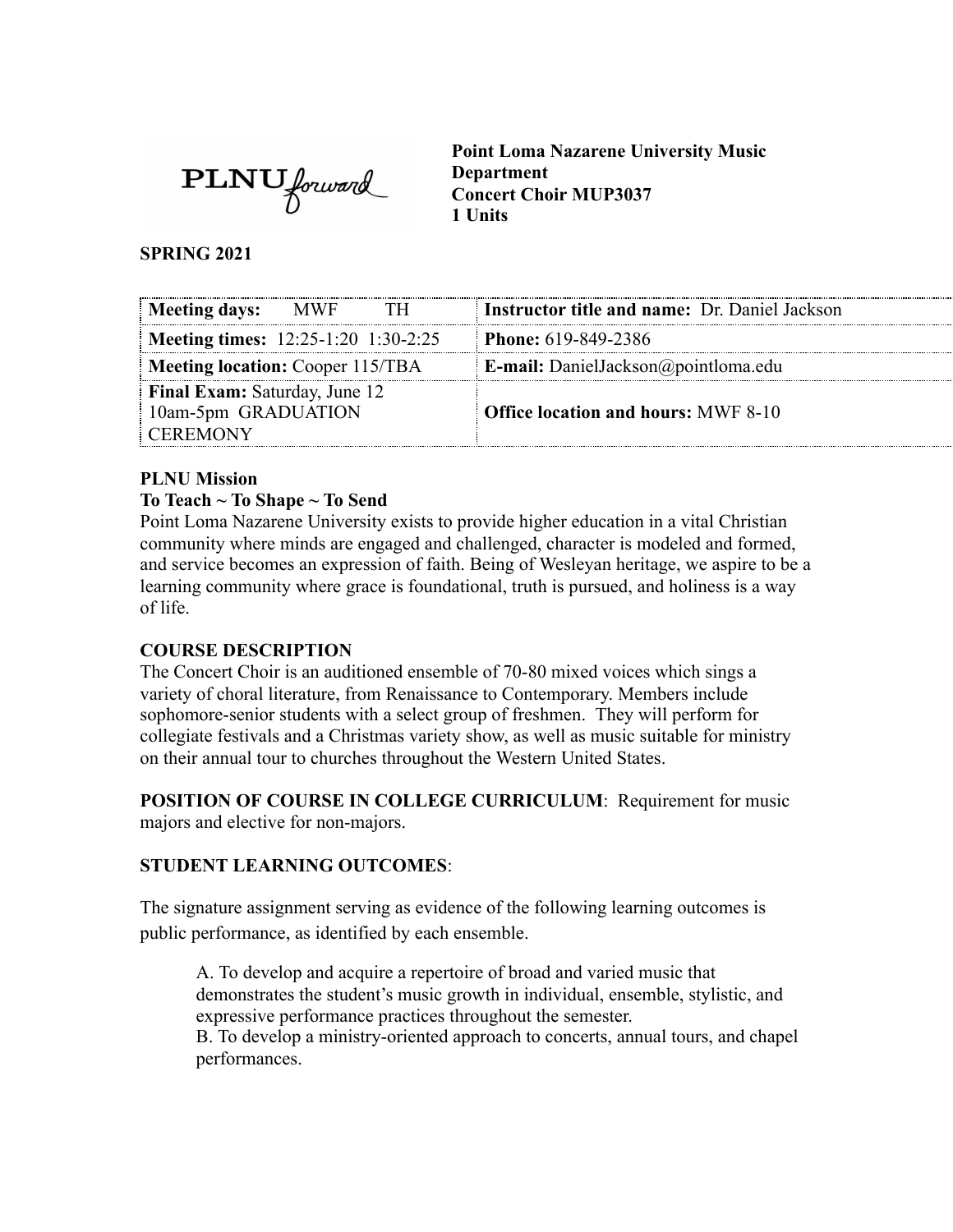C. To cultivate a positive working environment that reflects Christian values outlined in Galatians 5:22-23, while maintaining academic rigor in the pursuit of excellence.

**METHODS USED IN THE COURSE:** Students will learn though active participation in music enjoy the process

**CLASS PREPARATION:** Students are expected to listen to music that Concert Choir is rehearsing and be prepared to sing a variety of vocal literature.

#### **EVALUATION** :

- A. 1/3 of grade will attendance
- B. 1/3 of grade will active participation
- C. 1/3 of grade will be from practical assignments

**ATTENDANCE POLICY** : All students will be given 100 points possible for attendance. One point will be deducted for each **unexcused** tardy and three points will be deducted for all unexcused absences. Students are to notify Dr. Jackson before an absence or tardy occurs so that the absence/tardy can be excused. There will be no penalty for **excused** absences or tardies. It is important that you attend every required rehearsal for your performing (MUP) ensemble.

> Scholarship students who schedule classes that conflict with choral performing ensemble rehearsal schedules will have their music scholarship award reduced by 10% for each day of the week that is in conflict. For example, if you schedule a Monday or a Thursday class against a choral ensemble, you will incur a 10% penalty; if you schedule a Tuesday-Thursday class against a choral ensemble, you will incur a 20% penalty

## 1. **Attendance Policy for Point Loma Nazarene University Music Department**

 Students will be advised each term of the schedule of specific ensemble performance obligations they are expected to meet; missing a scheduled performance will result in 1-3 full grades lower (see Attendance/Participation Policy below). It is expected that the ensemble performances will take precedence over outside commitments. Students may only petition an absence penalty for circumstances that are beyond their control such as sickness and personal family matters.

1. Ensemble grades are based on attendance, attitude, and achievement. Students are required and expected to perform to the utmost of their ability, displaying a professional attitude in rehearsals and concerts.

2. Absences due to illness or of a personal nature should be cleared with the conductor of your

assigned ensemble. Requests due to personal injury must be accompanied by medical documentation. Timely reporting will help students to avoid penalties due to absence from rehearsals or concerts.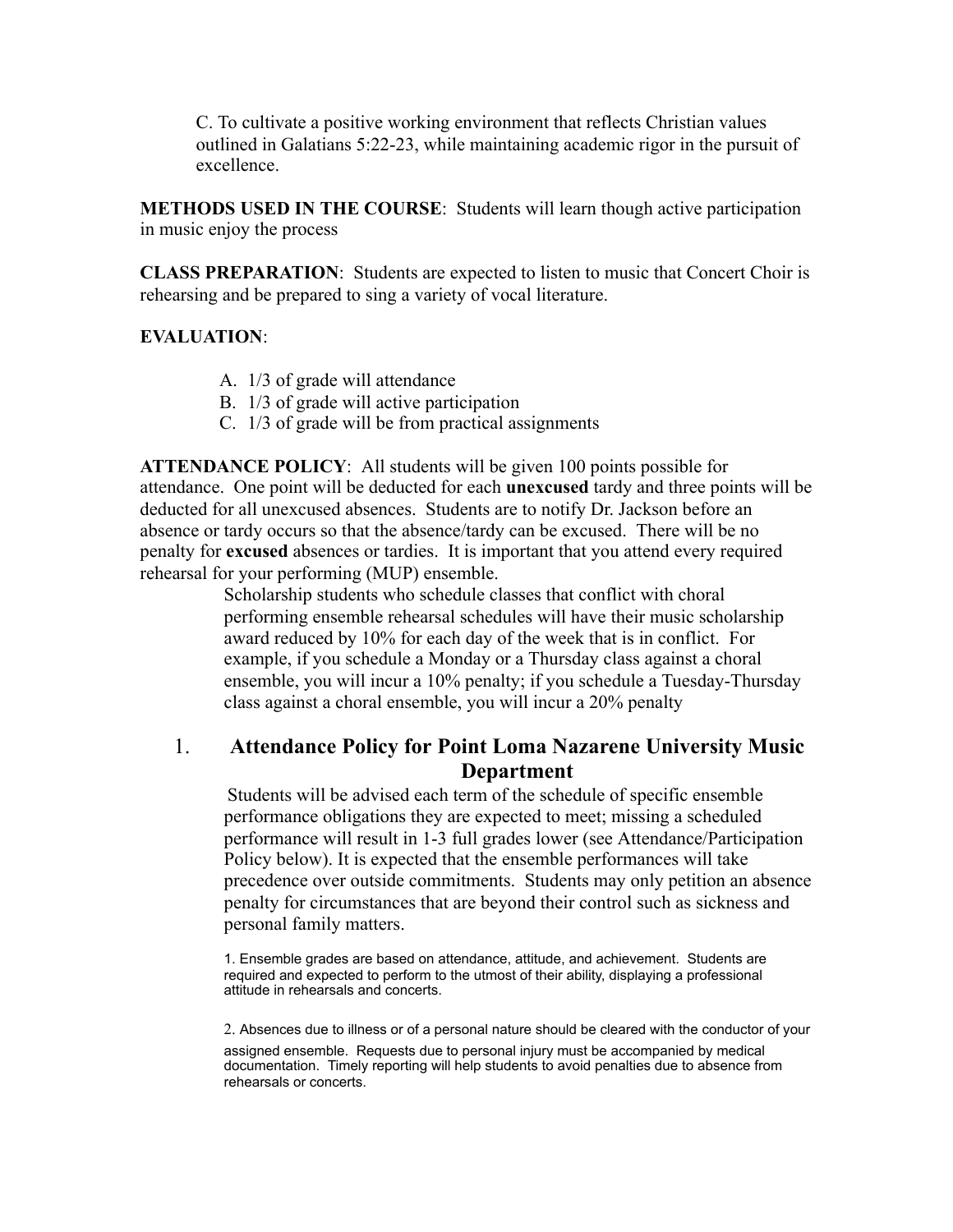3. At their discretion, conductors may excuse students from rehearsals or concerts for PLNU activities.

4. At their discretion, conductors will have a choice of lowering up to three full grade for missing a performance event. For example, a missed performance for service club may only be docked by one grade while a spring concert would bring a grade down by three full letter grades.

5. Failure to meet the basic guidelines above may result in a student forfeiting their scholarship.

This policy above, instituted by the PLNU Music Department states the minimum requirement for all courses. Individual professors **do not** have the option of establishing a more lenient policy; they may, however, establish a more rigorous policy, which is to be described in their course syllabus.

**CHORAL UNION ATENDANCE POLICY** : All Freshman Concert Choir members who have not performed in two semesters of Choral Union, music majors, and scholarship students are required to sing in this ensemble. Failure to complete the choral union requirement will result in two full grades lower. Rehearsals are 2<sup>nd</sup> Quad, T-Th, 12:30-1:20 + One Monday evening in December), or Monday evenings, 7:00-9:30. Students provide their own score (\$10).

**UNAUTHORIZED CELL PHONE USE:** A student's final grade will receive a 4% deduction for EACH unauthorized use of a cell phone.

**INSTRUCTOR AVAILABLITIY:** Students may call or e-mail the Dr. Jackson for a private conference. I also have an open door policy in other words, if you drop by my office and I am available, please come in.

**SPIRITUAL GOALS:** PLNU strives to be a place where you grow as whole persons. To this end we provide resources for our graduate students to encounter God and grow in their Christian faith. At the Mission Valley campus we have an onsite chaplain, Rev. Nancy Pitts who is available during class break times across the week. If students have questions, a desire to meet with Rev Pitts or prayer requests you can contact her directly at [gradchaplainmissionvalley@pointloma.edu](mailto:gradchaplainmissionvalley@pointloma.edu) . In addition there are resources for your Christian faith journey available

at http://www.pointloma.edu/experience/faith/graduate-student-spiritual-life

#### **PLNU COPYRIGHT POLICY**

Point Loma Nazarene University, as a non-profit educational institution, is entitled by law to use materials protected by the US Copyright Act for classroom education. Any use of those materials outside the class may violate the law.

#### **PLNU ACADEMIC HONESTY POLICY**

Students should demonstrate academic honesty by doing original work and by giving appropriate credit to the ideas of others. Academic dishonesty is the act of presenting information, ideas, and/or concepts as one's own when in reality they are the results of another person's creativity and effort. A faculty member who believes a situation